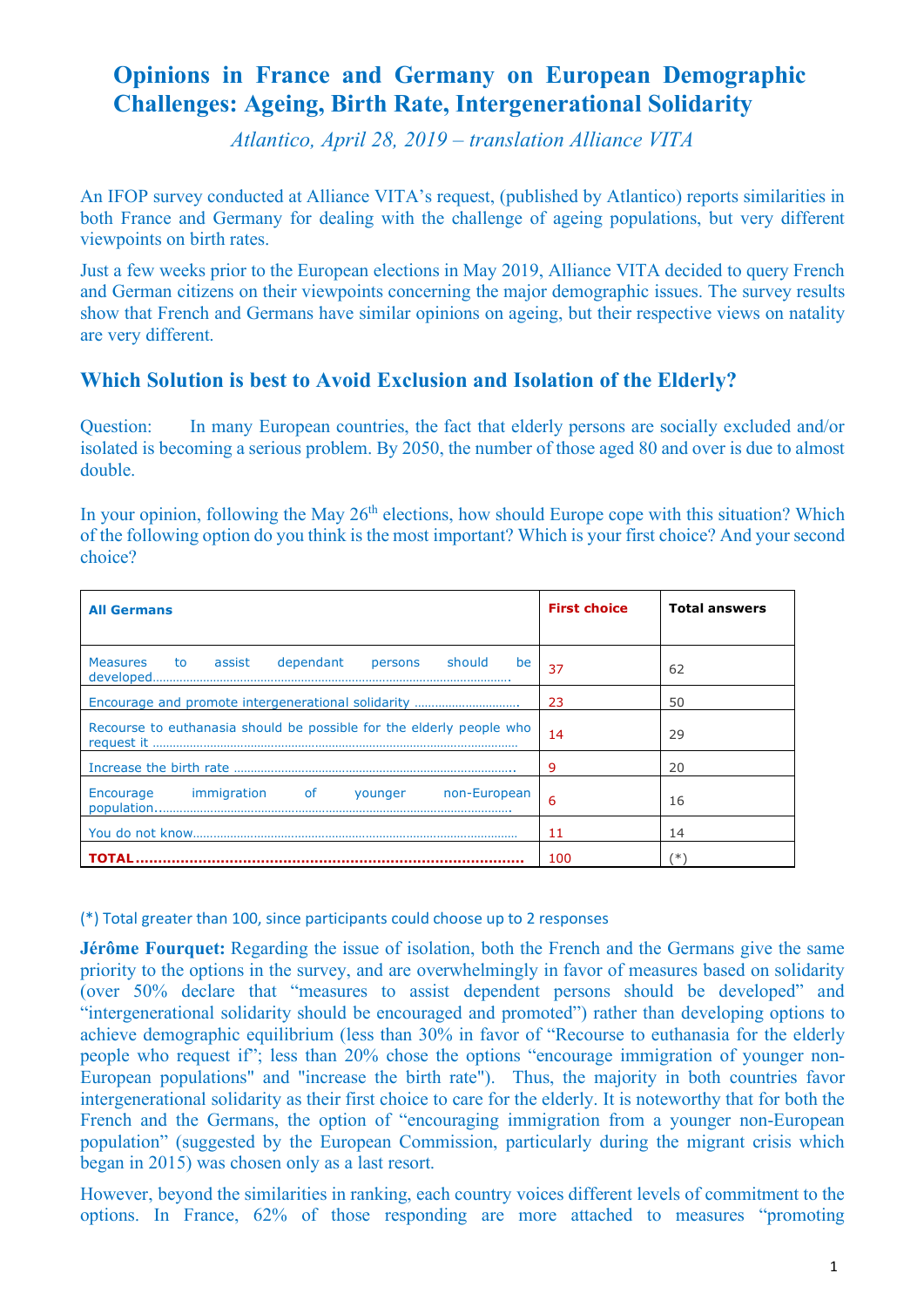intergenerational solidarity", compared to 50% in Germany, representing a difference of 12 %. The French were slightly more reluctant compared to the Germans, on euthanasia (respectively 24 % vs. 29%) encouraging immigration from a younger non-European population (respectively 11% vs. 16%) as well as increasing birth rates (respectively 16% vs. 20%). The differences between the 2 countries on intergenerational solidarity is most likely due to retirement funds in Germany, which certainly goes with preferring more individual solutions to deal with the ageing population.

## **Which Reason is Perceived as the Primary Reason For Renouncing to Having More Children?**

Question: On average, European couples have one child less than they would like. What do you think is the primary reason for the discrepancy between a couple's desire to have a child and the actual number of children? Which is the primary reason? And which is the second one?

#### **Summary: Total of answers**

|                                                                            | <b>Total French</b><br><b>April 2019</b> | <b>Total Germans</b><br><b>April 2019</b> |
|----------------------------------------------------------------------------|------------------------------------------|-------------------------------------------|
|                                                                            | (%)                                      | (%)                                       |
|                                                                            | 52                                       | 46                                        |
|                                                                            | 52                                       | 36                                        |
|                                                                            | 38                                       | 25                                        |
| Individualism                                                              | 19                                       | 25                                        |
| Inconsistent family policies and insufficient assistance for families with | 16                                       | 46                                        |
|                                                                            | 13                                       |                                           |
|                                                                            | 5                                        | 8                                         |
| <b>TOTAI</b>                                                               | (*)                                      | (*)                                       |

(\*) Total greater than 100, since participants could choose up to 2 responses

Question: On average, European couples have one child less than they would like. What do you think is the primary reason for the discrepancy between a couple's desire to have a child and the actual number of children? Which is the primary reason? And which is the second one?

| <b>Total French</b>                                                        | Primary reason | Total answers |
|----------------------------------------------------------------------------|----------------|---------------|
|                                                                            | 31             | 52            |
|                                                                            | 25             | 52            |
|                                                                            | 20             | 38            |
| Individualism                                                              | 8              | 19            |
| Inconsistent family policies and insufficient assistance for families with | 6              | 16            |
|                                                                            | 5              | 13            |
|                                                                            |                | 5             |
|                                                                            | 100            | ∗             |

(\*) Total greater than 100, since participants could choose up to 2 responses

**Jérôme Fourquet**: Albeit that French and Germans have fairly close viewpoints on ageing despite some slight differences, their respective opinions on birth rates are very different. Since France has a more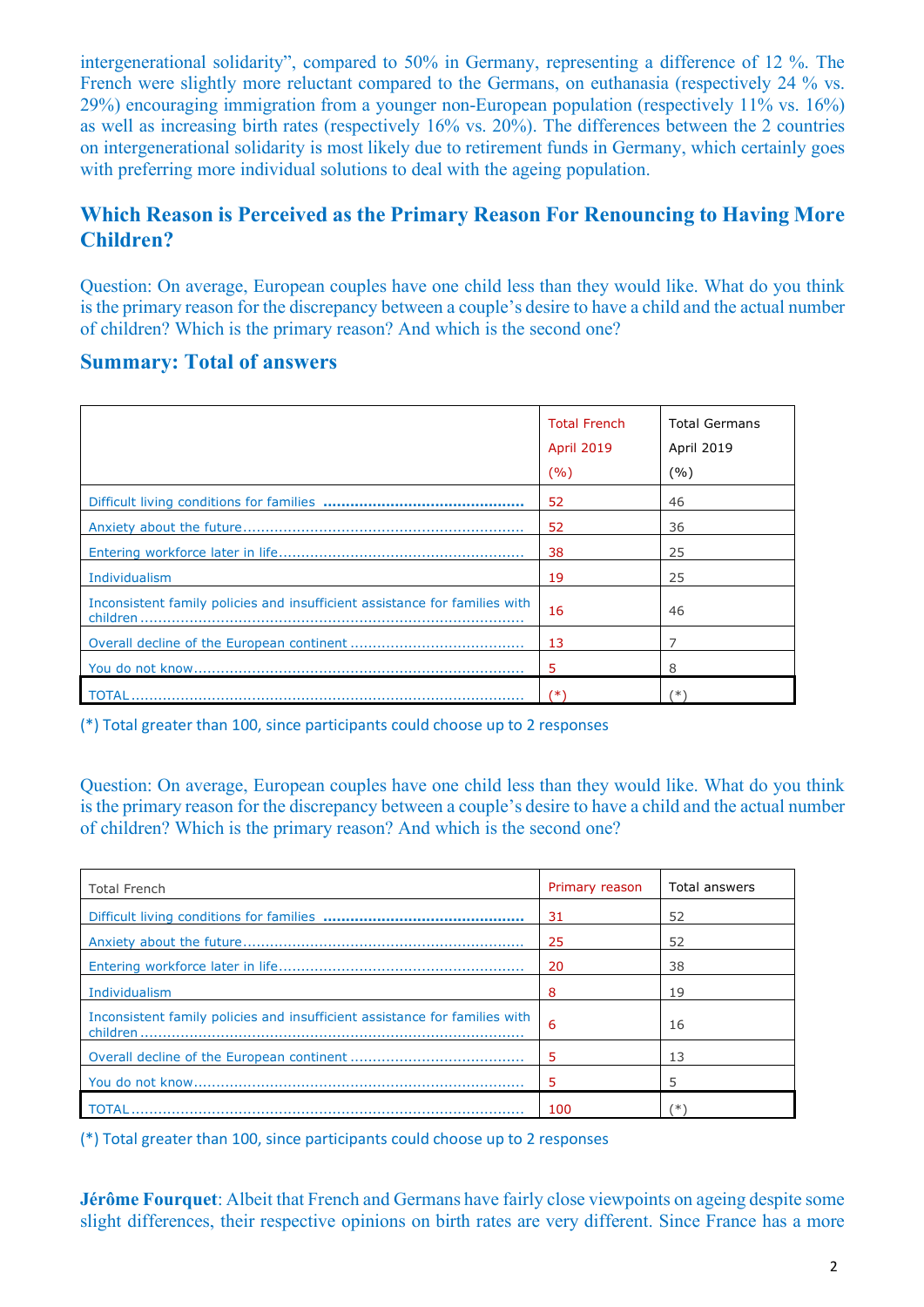vigorous family policy and one of the highest birth rate in Europe, any discrepancy between a couple's desire to have a child and the actual number of children is mainly perceived as being due to economic and psychological factors. In equal numbers the French cited: "difficult living conditions for families" (52%) and "anxiety about the future" (52%) as the main reasons for the discrepancy between the desire for children and the number of births. If the survey also found "difficult living conditions for families" at the top of the German rankings (46%), in this case it corresponded with "inconsistent family policies, and insufficient support for families with children (46% in Germany vs. only 16% in France). This illustrates the disparities in measures for assisting families on either side of the Rhine: more frequently, German women have to stop working to raise their children, mainly due to insufficient childcare facilities. Although in recent years Germany has significantly improved its family policy (while simultaneously in France the policies have become more stringent), the statistics obviously show contrasting opinions between the two countries, which have an impact on the demographic dynamism in these two countries.

Apart from this major difference, there is also a particular anxiety in France for the outlook on the future (52% vs. 36% in Germany) - and the feeling that French youth enter the workforce later in life than Germans (which postpones their ability to raise children). In France, 38% gave this answer compared to only 25% of those surveyed in Germany.

#### **Do you agree that Europe has become too focused on economics and finances prejudicing humanity?**

Question: The social crisis and the protest movement by the "Yellow Vests" in France show that some Europeans feel they are in a precarious situation, and do not benefit from the economic development. Some believe that nowadays, Europe has become too focused on economics and finances and not enough on humanity and social issues.

Personally, do you totally agree, somewhat agree, somewhat disagree or totally disagree with this opinion?

| <b>Total French</b><br><b>April 2019</b><br>(%) | <b>Total Germans</b><br><b>April 2019</b><br>(%) |
|-------------------------------------------------|--------------------------------------------------|
| 78                                              | 71                                               |
| 39                                              | 30                                               |
| 39                                              | 41                                               |
| 16                                              | 17                                               |
| 12                                              | 14                                               |
| 4                                               | 3                                                |
| 6                                               | 12                                               |
| 100                                             | 100                                              |

**Jérôme Fourquet:** Obviously, despite very different economic and social situations such as unemployment at 3.2% in Germany vs. 8.8% in France, both countries are pessimistic in their viewpoints on consolidating Europe, which they criticize as being too focused on "economics and finance, and not enough on humane and social issues ". This viewpoint was confirmed by 78% of the French and 71% of the Germans; nevertheless only 30% of the Germans adamantly agreed vs. 39 % of the French. Over and beyond this consensus, it is interesting to note some slight differences in opinions according to age groups. In France the youngest generation is equally critical as the elderly (76% for those under age 35, compared to 79% for those over 35 years), whereas in Germany the generational gap is slightly more pronounced, (reporting 65% for those under age 35 versus 73% for those over 35).